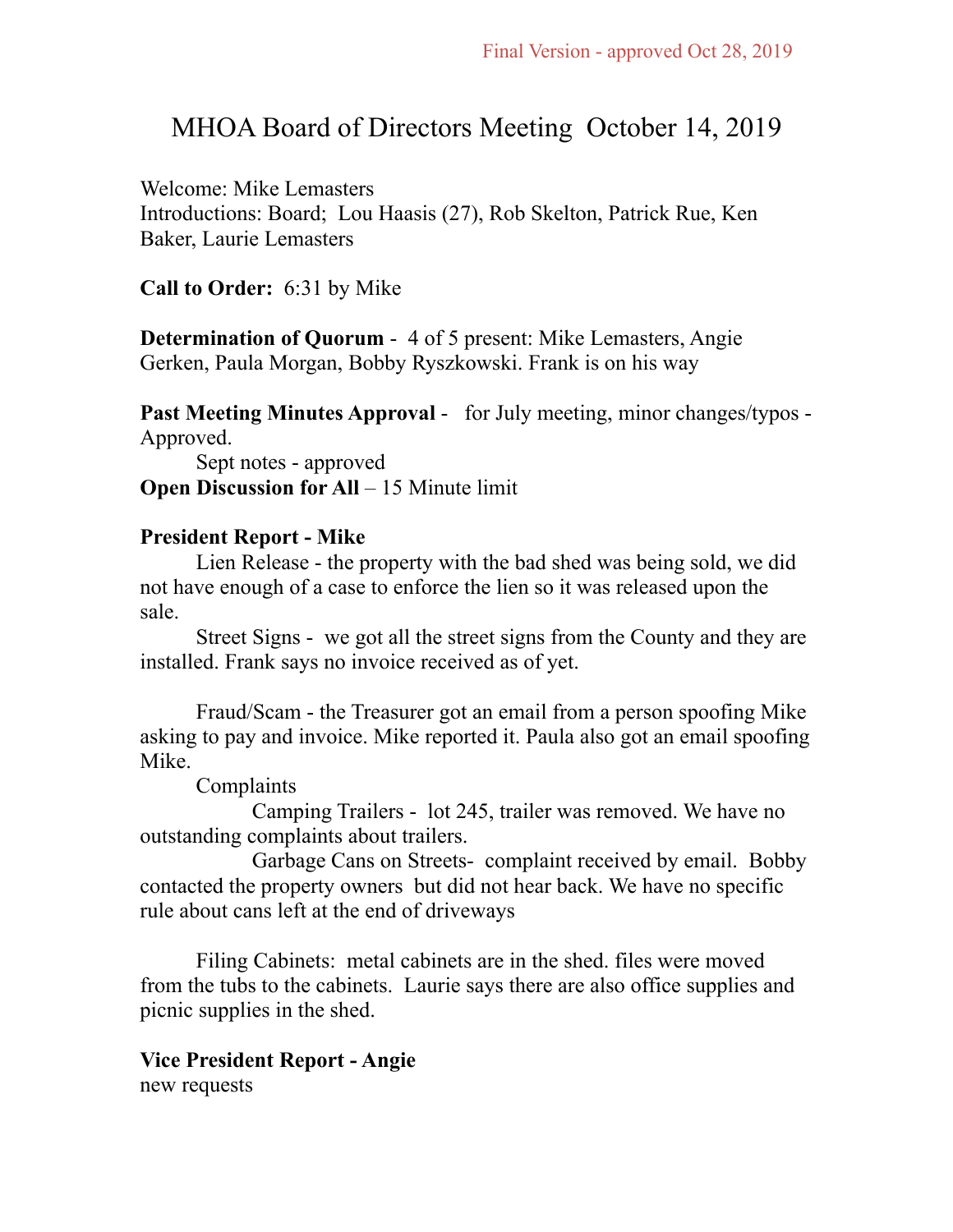Lot 4 house and garage; this request did not have a specific

color

 Lot 140 new outbuilding - stain color not specified on ACC request but was on the plan itself

 Lot 150 - garage rejected due to being metal-sided , matches his house but does not meet current guidelines and regs; owner has some ideas about ACC guidelines and regs so Angie will invite him to give input;

## **Secretary Report - Paula**

 Building rentals - we are on the calendar for use of the Schoolhouse; Paid \$40 to reserve the Community Center for next summer's annual meeting

#### **Treasurer Report - Frank**

About \$50K in savings; \$5K in checking;

 There are people who need some reminders sent this month to pay their dues.

 Has not seen the invoice for the first payment to Crooked Creek for snow plowing, but Bobby did forward it to Frank

## **At Large Report - Bobby**

Lot #167 (Shirley Yoos) Snow Berming for North Entrance - this was cleaned up and mowed over the summer. Mike has gotten approval to do the same this winter

 Pond: water report and release is due; the release was handled by Richard this week, Bobby needs to learn more about this to do the report and the readings. The state guy was not happy and was ready to burn us down, but he has calmed down we are all good now.

 Gas tanks: they were moved when we burned the pit. Patrick: Need to be moved back closer to the road to be usable in winter.

 Loader: Went to look at the one at 74 Ranch, seller will take \$20K, needs a little bit of work, comes with a plow attachment; there are newer ones online for same price; has not seen Leon's loader yet. Bobby does not think we need to be in a hurry to buy because there are loaders out there.